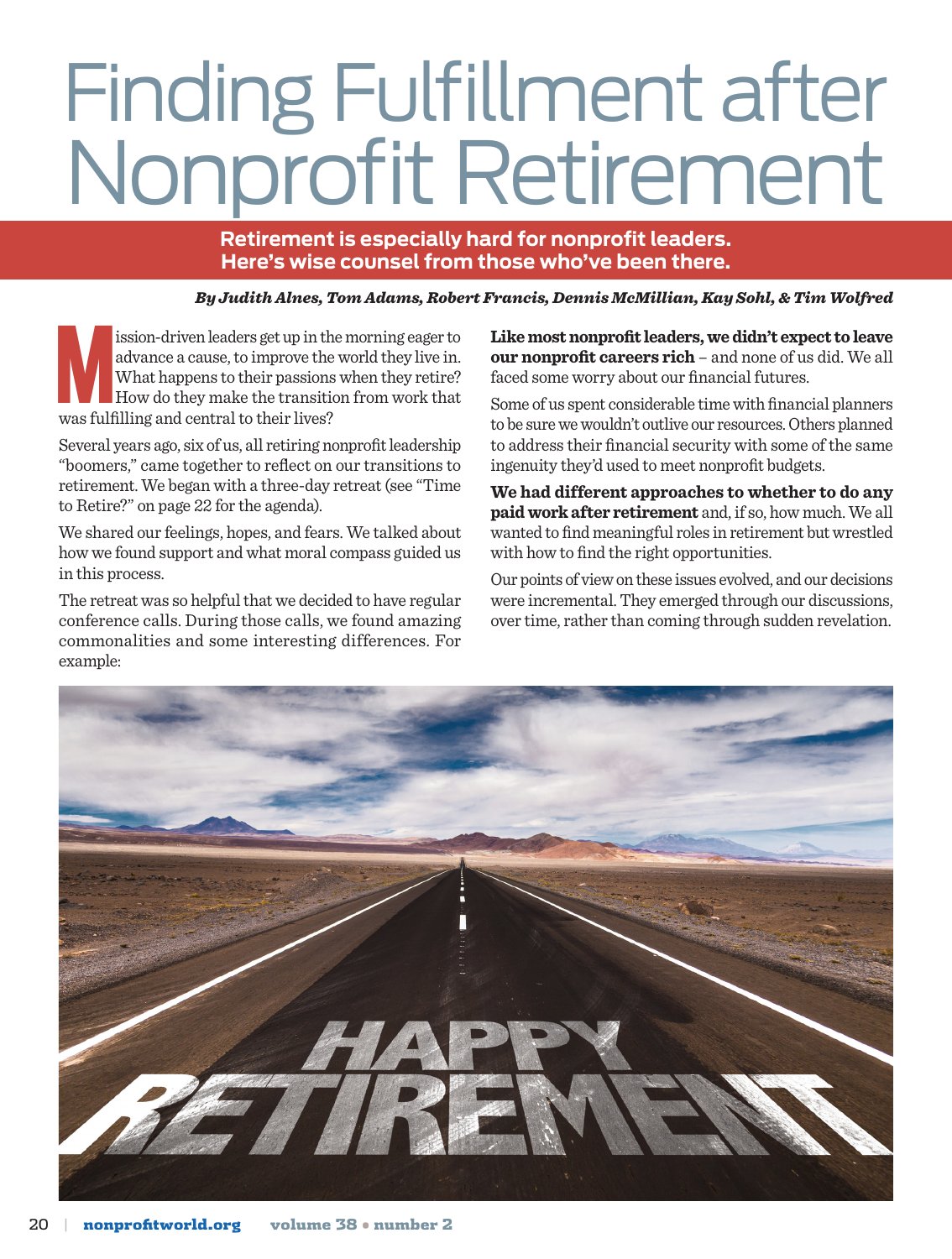## **Five Themes**

Our conversations uncovered five themes that can help others retiring from nonprofit leadership:

**1. Fear and Loss:** None of us were prepared for the waves of fear and loss that accompanied our retirement. Even when we championed our own departures, we experienced emotional upheaval.

The identities of many nonprofit leaders have become entwined with the identities of their organizations. As a result, their retirements may differ from those who have not pursued mission-oriented work.

As in all grieving, feelings of loss and fear of the unknown pop up when least expected. What is predictable is that there will be mixed feelings, and some will be quite uncomfortable.

The immensity of this life-changing moment shouldn't be understated or set aside. Going it alone without a support system makes it much more challenging.

In William Bridges' seminal book *Managing Transitions* [\(wmbridges.com\)](http://www.wmbridges.com), he notes that retirement is a time of many endings – and this is especially true for nonprofit leaders. We lose our organizations, our clout, our active standing in the community, the kudos and self-affirmation that came with our success, and our closeness to colleagues. Adjusting to these endings demands our full attention.

**2. Letting Go:** Handing the reins to a successor can be painful. Not only was it difficult to let go, but some of us faced reactions that hurt and blindsided us. It was distressing when our successors made decisions very different from the ones we would have made.

Emotional upheaval can occur even when the transition is to a trusted colleague who simply has a different leadership style. The upset may be magnified when there's a planned overlap period. Watching the changes up close and having your voice stifled can feel suffocating.

Indeed, the organizations we led have been altered as new leaders, and their boards, use their judgment – not ours – to make decisions. We've learned that time is an ally here. We've grown to understand that our organizations are living, changing organisms that truly weren't ours from the beginning. As with most difficult passages, the emotions ease over time as we get distance.

**3. Limbo:** After being so intensely engaged in an organization, it's normal to be plunged into limbo, confusion, and uncertainty when you leave. This feeling of being caught

# **"We faced reactions that hurt and blindsided us."**

# **"What happens to your passions when you retire?"**

between two worlds is uncomfortable, but it's important not to rush through it.

It's in this zone of discomfort that you can prepare yourself for the new world awaiting you. Sit with the feelings of bewilderment. Taking time to let these feelings unfold now will help you find clarity in the next stage.

**4. New Engagement:** The passions for social change that motivated us to choose nonprofit careers didn't die when we left our full-time jobs. Some of us would have liked to find paid leadership work that was less exhausting than the jobs we just left. But that turned out to be a pipe dream.

The retiring leaders surveyed in the Building Movement Project [\(buildingmovement.org\)](http://www.buildingmovement.org) came to similar conclusions. They too sought meaningful roles with less responsibility and more flexibility than the leadership positions they occupied. They too found that, if such opportunities do exist, they're rare. In truth, most nonprofit leadership roles require the same heavy lifting as the ones we left.

When we looked into volunteerism, we encountered problems, too. For some of us, the volunteer opportunities that presented themselves seemed extraneous after being in the driver's seat of an organization that fully reflected our personal values. For others of us, it's been all too easy to become overwhelmed by volunteer commitments that look too much like our careers – sans pay of course. We've come to understand that getting back in "up to our eyeballs" in another cause won't achieve our aims for healthy retirements.

We wondered if managing a limited consulting practice was an option. Many of us had worked as consultants in capacity building organizations so were perhaps uniquely prepared to transition to part-time consulting. Ultimately, we all have found consulting work that provides meaning and is contained in a way that allows time to attend to other retirement goals.

**5. Self-Care:** Few of us reach retirement age without health worries of our own or health crises among those for whom we care deeply. We've all faced bone-chilling losses. Despite boomers having the longest life expectancy ever – as one of our cohort members observed – we've reached the dying age. A true gift in retirement is the gift of time for self-care and physical activity that was all too easy to postpone when buried in work and endless responsibility. In fact, a new vitality can emerge when the mantle of nonprofit stress and worry gets replaced with the priority of self-care.<sup>1</sup>

#### **CONTINUED ON PAGE 22**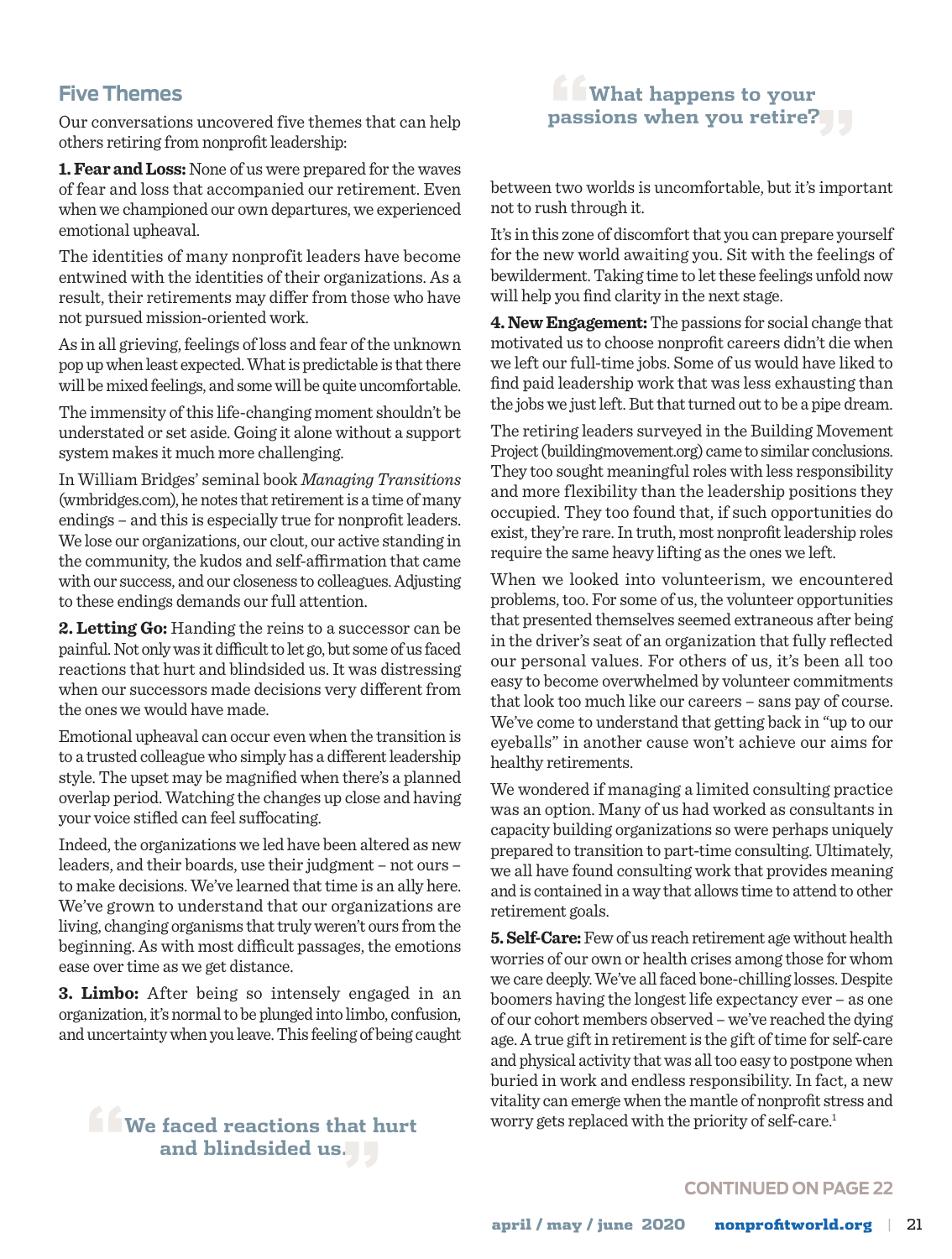One metaphor that our cohort adopted is that of the retiree as artist. In retirement, our canvas has changed. No longer are we painting the future of the organizations we led; we now have the once-in-a-lifetime opportunity to choose a new canvas and palette for the next stage in our lives. William Bridges calls this stage "new beginnings."

What we are now seeing are fragments of what comes next. We are slowly crafting our next stages recognizing that no two paths will be the same, but each will be marked by the lessons that have been learned during this transition.

### **Action Steps**

Even if you're not in the process of retiring right now, it's a good idea to get ready for the day you'll give up your job and transition to something else. Based on what we found helpful, here are suggestions to smooth any transition in your future:

**Be ready for a hard day** or two. Expect to grieve. Anticipate unpredictable reactions from colleagues.

**Create time to think.** The decisions you make now will have long-lasting effects on you, your family, and the organization you led.

## **Time to Retire? HOW TO ORGANIZE A SUPPORT GROUP FOR RETIRING LEADERS**

This outline is based on our experiences in organizing our own group and in starting a second group of retiring leaders.

#### First Steps

Identify a few retiring nonprofit leaders and ask them to join your group. Limit the group's size to no more than 10 people.

Begin with a conference call to plan a retreat. During this call, go over the agenda and ground rules for the retreat. Finalize any logistical details about the site, meals, and cost sharing. (Our approach was to look for donated space and share the costs of meals.)

#### Retreat Focus & Agenda

Our retreat began mid-afternoon on Day 1 and concluded mid-afternoon on Day 3.

Our goal was to provide a safe, relaxed environment for us to reflect on personal transition experiences.

#### *Day 1 Agenda*

**Finalize ground rules to** ensure confidentiality and personal safety.

**Use an ice breaker** to get to know each other. Explore our feelings about retirement.

**After sharing a meal, participate in a group exercise** to map out desired outcomes and identify hopes, fears, and concerns.

*Day 2 Agenda*

**Review** what our experience and the literature tell us about the challenges of life transitions. (Our discussion included a review of William Bridges' key concepts, detailed at [wmbridges.com.](http://www.wmbridges.com) Other approaches to change and transition were touched on as well.)

**Explore our fears and other emotions** in more detail.

**Compare notes** about how we're finding support.

**After sharing a meal, discuss how values and spiritual practice** support the transition experience.

#### *Day 3 Agenda*

**Check in and reflect** on discussions so far.

**Address approaches to communicating** about transition and managing the feelings involved.

**Discuss how to move forward,** how we'll stay in touch, and how to support one another.

**Consider ways** to make this experience more broadly accessible to other leaders.

#### Conference Calls

At the retreat, we decided to meet by conference call every six to eight weeks and to take turns leading the calls. The main purpose of these calls is to give updates on our transition experiences and receive feedback. Occasionally we discuss a topic suggested by one of us.

**Example 1 Be deliberative with any "yes" you give."**

financial, physical, vocational, and spiritual. **Avoid quick** or knee-jerk commitments. Less is more. Be deliberative with any "yes" you give. Consider a "sampler"

**Get help early** with all aspects of the transition – emotional,

approach to new undertakings. Promise yourself that you'll make minimal commitments in the first months after retiring.

**Set a reasonable time frame** for reimagining your life, including some real time off.

**Take a sabbatical** a year or two before departure to think about your next stage. Deb Linnel in her book about the Durfee Foundation's Sabbatical Program [\(durfee.org](http://www.durfee.org)) says sabbaticals can be an important tool in the transition to retirement. When she spoke with retired leaders, they all said the sabbatical helped them understand what their